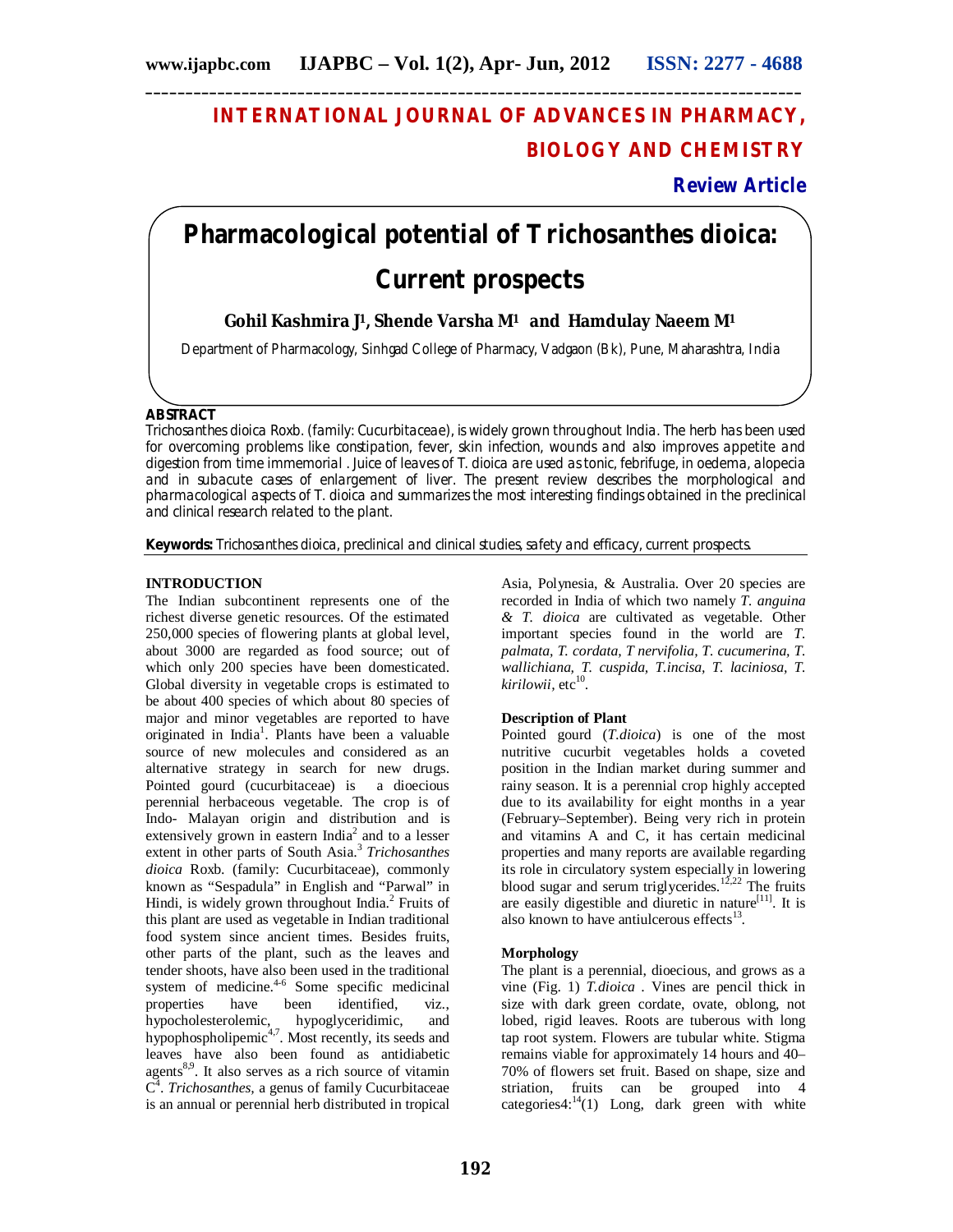stripes, 10–13 cm long (2) Thick, dark green with very pale green stripes, 10–16 cm long (3) Roundish, dark green with white stripe, 5–8 cm long (4) Tapering, green and striped, 5–8 cm long<sup>6</sup>. [Figure-1]

### **Cultivation**

*T.dioica* is usually propagated through vine cuttings and root suckers. Seeds are not used in planting because of poor germination and inability to determine the sex of plants before flowering. As a result, crop established from seed may contain 50% nonfruiting male plants. Both pre-rooted and fresh vine cuttings are used for propagation. Vine cuttings made in the fall of previous year and rooted during winter. Fresh vines used for field planting should have 8–10 nodes per cutting. The distance between plants is kept between 1.5–2.0 m  $\times$  1.5–2.0 m. A female: male ratio of 9:1 is optimum for ensuring maximum fruit set<sup>15</sup>.

#### **Chemical Constituents**

Earlier chemical study reveals that in addition to a number of tetra and pentacyclic triterpenes, the toxic bitter principles cucurbitacins (a group of often highly oxygenated tetracyclic compounds with a unique carbon skeleton and almost a carbonyl group in ring C) may be considered as a taxonomic character of Cucurbitaceae.[figure-2], [figure-3], [figure-4], [figure-5]

*T.dioica* is rich in vitamins and contains 9.0 mg Mg, 2.6 mg Na, 83.0 mg K, 1.1 mg Cu, and 17.0 mg S per  $100$  g edible part.<sup>6</sup> The various chemical constituents present in *T. dioica* are vitamin A, vitamin  $C$ , tannins, saponins.<sup>16</sup> Two main phytosterols present in *T. dioica* are namely, 24αethylcholest-7-enol & 24β-ethylcholest-7-enol.<sup>17</sup> Also seeds of *T. dioica* contain lectin, a carbohydrate (specifically galactose) binding protein which is homologous to Type-II ribosome inhibitory proteins (Type-II RIP). $11$ 

#### **Preclinical Studies Antidiabetic activity**

Earlier studies showed that glycemic attributes of an aqueous extract of *T. dioica* leaves in normal as well as various diabetic models. The variable doses of 250, 500, and 750 mg kg- 1 body weight of the extract were administered orally to normal and streptozotocin (STZ) induced sub and mild diabetic rats in order to define its glycemic potential. This evidence clearly indicates that the aqueous extract of *T. dioica* leaves has good hypoglycemic potential along with a high antidiabetic profile.<sup>[19]</sup> It had been showed that in rats with streptozotocin induced severe diabetes mellitus, aqueous extract of *T. dioica* fruits dose of 1000mg/kg body weight daily once for 28 days reduced the levels of fasting blood glucose, postprandial glucose, asparate amino transferase, alanine amino transferase, alkaline phosphatase, creatinine, urine sugar and urine protein where as total protein and body weight was increased. No toxic effect was observed during LD50. This study suggests that further detailed toxicity studies and mechanism of action of *T. dioica* would be useful for undertaking human trials<sup>20</sup>. It was also reported that pointed gourd possesses the medicinal property of lowering blood sugar level in rats $^{21}$ .

#### **Blood Sugar, Serum Lipids, Lipoproteins and Faecal Sterols**

Effect of oral administration of 2 ml per day of suspension (in water) of alcoholic extract of whole fruit of *T.dioica* (2%) (= 100 g fresh wt. = 7 g dry wt.  $= 1/15$  g of alcoholic extract) with the help of catheter along with basal diet for four weeks have been studied in the normal albino rabbits. It was observed that this extract lowered the blood sugar, total cholesterol, low density lipoprotein cholesterol and triglyceride levels, and increased the high density lipoprotein cholesterol, phospholipid and faecal sterol levels. Such effects are manifested from the very first week of feeding and are statistically significant<sup>22</sup>.

## **Cholesterol-Lowering Activity**

This study was to examine the effects of single and repeated oral administration of the aqueous fruit extract of *T.dioica* at a dose of 50 ml/kg b.w in normal and streptozotocin-induced diabetic rats. The aqueous fruit extracts of *T.dioica* (50 ml/kg) were administered orally for 15 days, to normal and diabetic rats. The effect of the fruit extracts on cholesterol and triglycerides, were studied. The body weights of the rats were observed. The effect of the fruit extract was compared with vanadate, a reference drug. In normal rats, the aqueous fruit extract of *T.dioica* induced significant decrease of plasma cholesterol and triglyceride concentrations 6hrs after a single oral administration, and also in 2 weeks after repeated oral administrations. *T.dioica* treatment caused significant decrease of plasma cholesterol levels after a single administration, and after repeated oral administrations. Significant increase of triglyceride levels was observed 6hrs after a single oral administration of the *T.dioica* aqueous fruit extract. One week after repeated oral administration of aqueous extract of *T.dioica*, the plasma triglyceride levels were significantly decreased. The decreasing trend continued even after 2 weeks. On the other hand, repeated oral administration of *T.dioica* aqueous fruit extract, caused significant decrease of body weight after 2 weeks of treatment in both normal and diabetic rats. The study indicated that the aqueous fruit extract of *T.dioica* exhibits cholesterol and body weight-lowering activities in both normal and hyperglycemic rats<sup>23</sup>.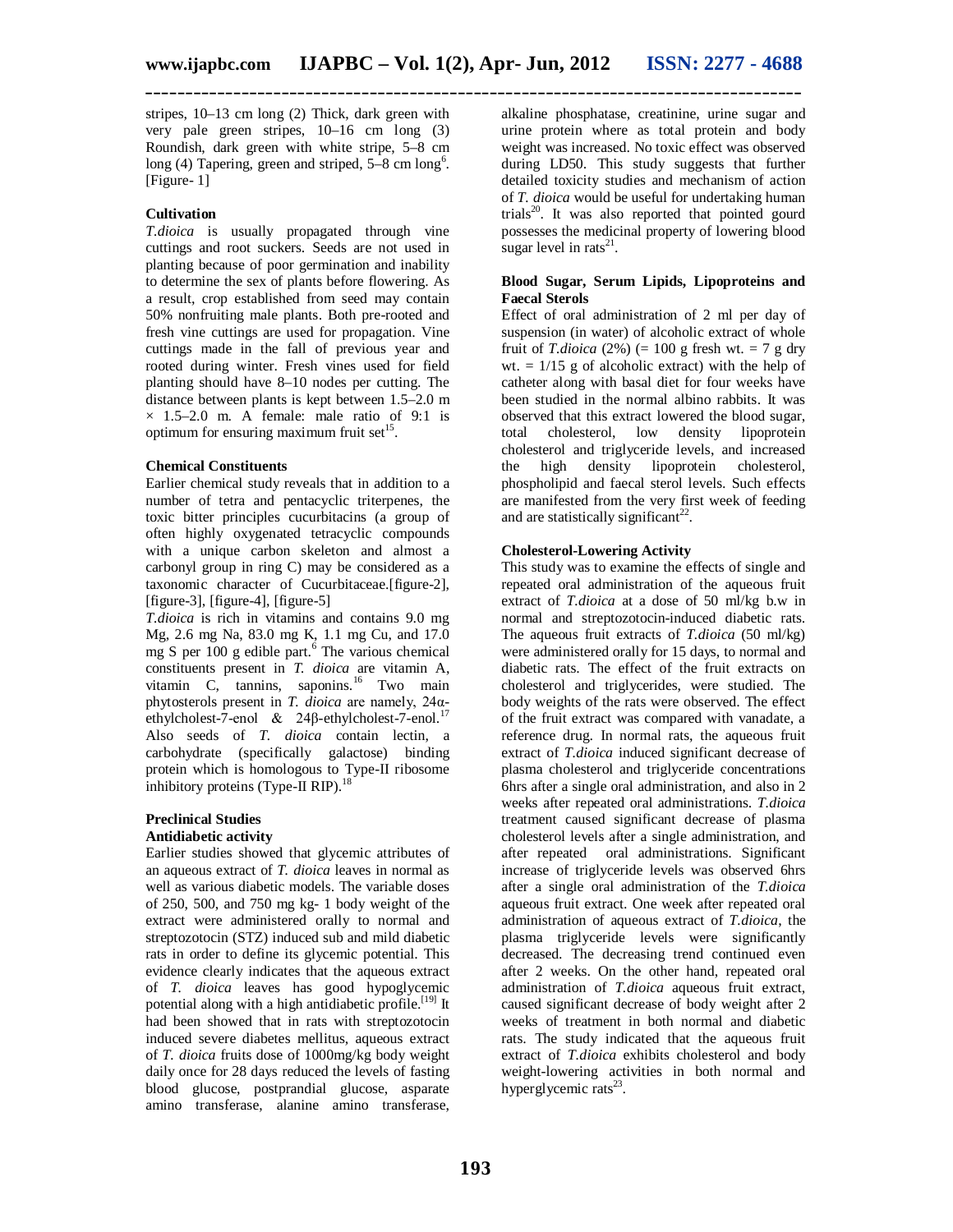#### **Hepatoprotective activity**

The study was carried out to assess the potential of *T.dioica* as a hepatoprotective agent in ferrous sulphate (FeSO4) intoxicated rats. Liver damage was induced in Wistar rats by administering ferrous sulphate (30 mg/kg, p.o) on 10th day. Ethanolic and Aqueous extracts of TD at different doses (100, 200 and 400 mg/kg) and silymarin (100 mg/kg) were administered orally for 10 days. *T.dioica* at dose of 200mg/kg showed decrease in the levels of AST, ALT, TB, ALP and increase in TP. The groups treated with 400 mg/kg aqueous and ethanolic extract showed significant reduction in AST, ALT, ALP, TB and increase in TP level. The pretreatment with *T.dioica* extracts showed profound histopathological protection to liver cells as evident from histopathological studies. Hence it can be concluded that *T.dioica* has significant hepatoprotective activity. $^{2}$ 

#### **Burns And Wound Healing**

The methanolic extract of the *T.dioica* was selected for assessment of healing potential in the form of simple ointment using full thickness burn wound model in rats. The effect produced by the extract ointment showed significant healing when compared with the control and standard groups. All<br>parameters such as wound contraction, parameters such as wound epithelialization period, hydroxyproline content, and histopathological studies were observed significant in comparison to control group.<sup>25</sup>

#### **Clinical Studies**

*T. dioica* is known to have antiulcerous effect in polyherbal preparation. Two formulations have been clinically investigated as given below:

1) It was found that Patoladi kasaya a polyherbal formulation, consisted of 11 herbs viz., *T.dioica, Haritaki, Bibhitaka, Amalaki, Kutaki, Cirayata, Amrta, Pittapapada, Sunthi, & Bhrngaraja*  exhibited complete improvement in 50% cases & partial improvement in 40% cases with peptic ulcer  $(10 \text{ patients case study})^{26}$ .

2) In one clinical study on 33 patients of duodenal ulcer involves evaluation of formulation of Patoladi kasaya which consisted of the herb and another herbs namely *Sunthi, Amrta,*. The formulation in dose of 40ml/kg in two divided doses was effective in relieving patients off their symptoms/complications of duodenal ulcer. It normalized both hyper & hypoacidity of these patients.<sup>26</sup>

3) It was also studied that the efficacy of single herb *T.dioica* in 20 patients with duodenal ulcer. Efficacy of the herb in duodenal ulcer was found 45% excellent response out of 20 cases.<sup>26</sup>

#### **Side Effects and Toxicity**

The  $LD_{50}$  of Aqueous extract of *T. dioica* in rats was found above 15g/kg by intraperitoneal route respectively.[18] The extract/fractions of *T. dioica* 

were safe up to a dose of 2000 mg  $kg^{-1}$  (p.o.) bodyweight. Behavior of the animals was closely observed for the first 3 h then at an interval of every 4h during the next 48 h. All extract/fractions did not cause mortality in mice and rats during 48 h observation but little behavioral changes, locomotor ataxia, diarrhea and weight loss were observed<sup>27</sup>. Hence these extracts was considered to be safe and non-toxic for screening.

#### **Herbal Drug Interaction**

Despite, efficacy of the plant was confirmed in many studies reported in the past the herb-herb interactions or herb-drug interaction is not very well studied, till date the research on this area is the current need of the hour. Since the plant have proven antioxidant activity therefore direct correlation between antioxidant capacity and reducing power of plant extract has been reported<sup>[28]</sup>. Thus the mechanism of possible inhibitory action of the herb is similar to NSAID's like Indomethacin. So it can be postulated that the extract may show possible synergistic effect and in similar way the drug may antagonize the same $^{[27]}$ .

#### **Current Findings**

Very recently, a study was reported on antidiarrhoeal activity of *T.dioica[29]*. The inhibition of characteristic diarrhoeal droppings was recorded in magnesium sulphate-induced diarrhea as well as castor oil induced diarrhea. The extracts at dose of 200 mg/kg and 400 mg/kg were found to reduce the total number of faeces significantly.It was postulated that effect was due to their action on the secretion/absorption process in the biological system. Ricinoleic acid, the active constituents of castor oil has been reported to reduce active Na+ and K+ absorption and decrease Na+, K+ ATPase activity in the small intestine and colon. $30$  The antidiarrhoeal activity was evident from the reduction of total number of wet faeces in the test groups. Magnesium sulphate has been reported to induce diarrhoea by increasing the volume of intestinal content through prevention of reabsorption of water.<sup>31</sup> It has also been demonstrated that it promotes the liberation of cholecystokinin from the duodenal mucosa, which increases the secretion and motility of small intestine and thereby prevents the reabsorption of Intestine and thereby prevents are reading the sodium chloride and water.<sup>32,33</sup> The ethyl acetate, methanol and water extracts were also found to alleviate the diarrhoeic condition. Besides, antidiarrhoeal activity of flavonoids has already been ascribed to their ability to inhibit intestinal motility and hydro-electrolytic secretion, which are known to be altered in this intestinal condition. $34$  In addition, flavonoids will be responsible for the inhibitory effects exerted upon several enzymes including those involved in the arachidonic acid metabolism.<sup>35</sup> It is possible that the flavanoids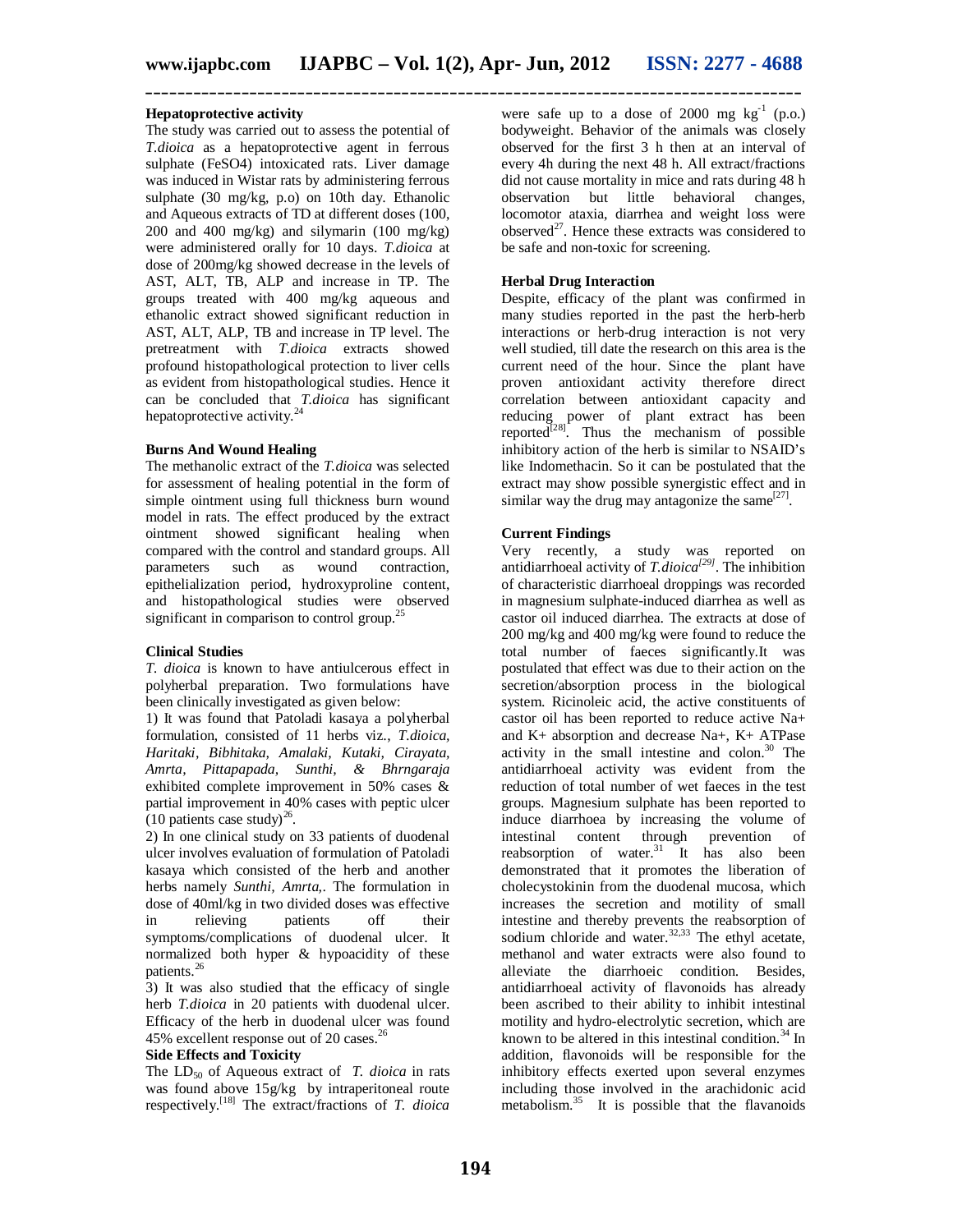present in the herb along with different phytoconstituents are responsible for its antisecretory and antioxidant properties which may contribute to the observed antidiarrhoeal effect.

One latest study reported hepatoprotective effect of<br>the herb in paracetamol induced the herb in paracetamol hepatotoxicity<sup>36</sup>.As the herb is rich in protein and vitamin A, vitamin C, carotene, tannins and saponins it possess antioxidant activity responsible for above mentioned beneficial effect. $37,38$ ]Beta carotene and other carotenes have antioxidant properties in vitro and in vivo models.<sup>40</sup> The levels of vitamin C and E were significantly depleted in

paracetamol intoxication which was said to be due to excessive utilization of quenching the enormous free radicals produced during paracetamol intoxication.

Numerous studies on the herb shows that *T. dioica* is potential herb with wide range of therapeutic actions. It would be fruitful to investigate further, the specific active constituents in the plant responsible for its therapeutic actions. Also, along with its varied pharmacological actions, it is imperative to study the herb-drug and herb-herb interaction with *T. dioica*, for it may exist and have the serious consequences.



**Fig. 1: Trichosanthes dioica** 



**Figure 2** Cucurbitacin- j (Molecular formula- $C_{30}H_{42}O_7$ )



Figure 3 Cucurbitacin-B (Molecular formula- C32H46O8)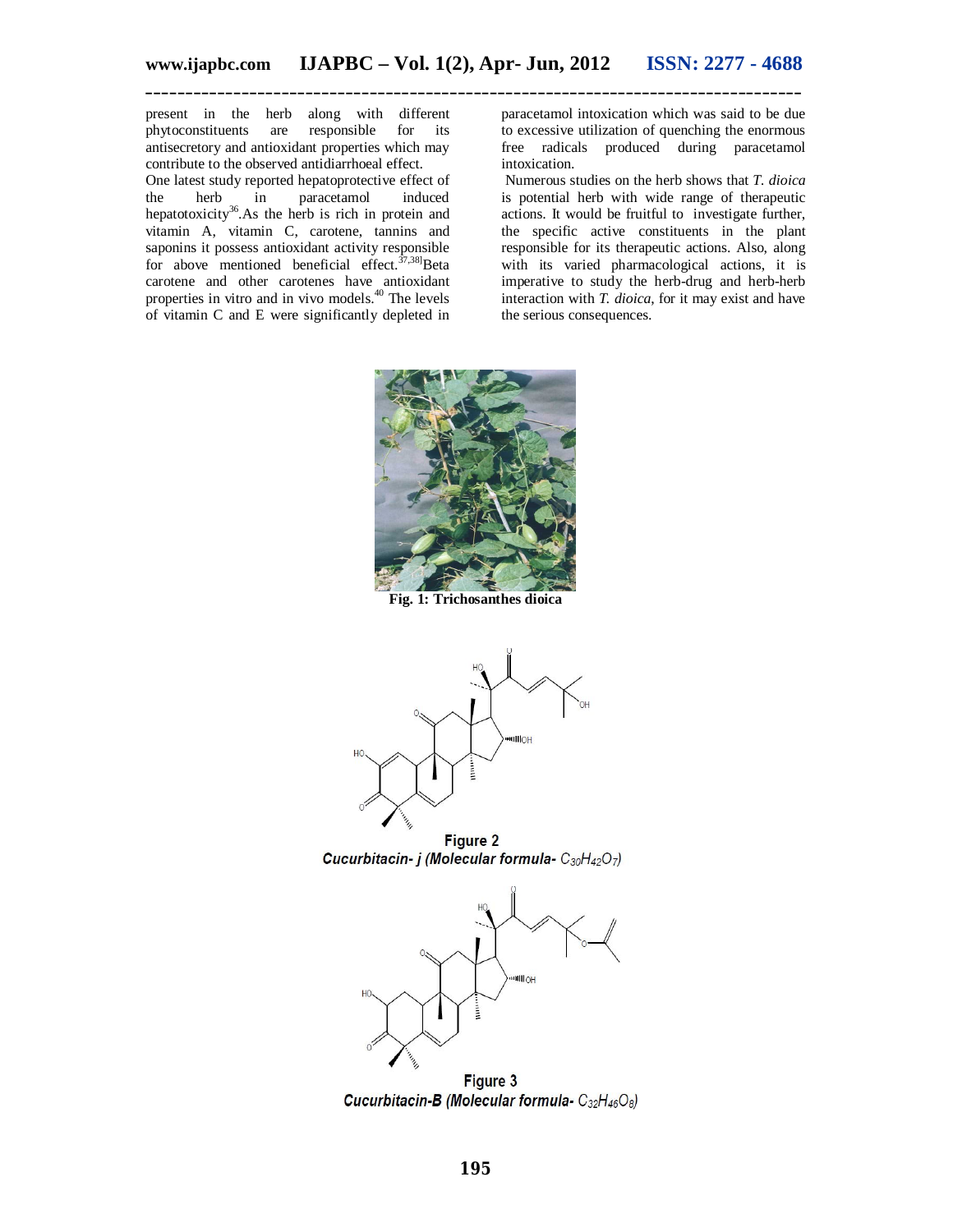

**Figure 4** Cucurbitacin-D (Molecular formula- (C30H44O7)



Figure 5 **Cucurbitacin- E** (Molecular formula-  $C_{32}H_{44}O_8$ )

#### **REFERENCES**

- 1. Chadha ML. Indigenous Vegetables of India with a Potential for Improving Livelihoods. International Symposium on Underutilized Plants for Food Security, Nutrition, Income and Sustainable Development. 2009;2:1-8.
- 2. Chakravarthy HM. Fascicles of flora of India - 11 Cucurbitaceae. Botanical Survey of India. 1982;136.
- 3. J.B. Mythili and Pious Thomas. Micropropagation of pointed gourd (*Trichosanthes dioica* Roxb.) Scientia Horticulturae. 1999; 79: 87-90.
- 4. Sharma G and Pant MC. Effects of feeding *Trichosanthes dioica* (parval) on blood glucose, serum triglyceride, phospholipid, cholesterol, and high density lipoprotein-cholesterol levels in the normal albino rabbit. Current Sci. 1988; 57:1085–1087.
- 5. Sharma G, Sarkar A, Pachori SB, Pant MC. Biochemical evaluation of raw *Trichosanthes dioica* whole fruit and pulp in normal and milddiabetic human volunteers in relation to lipid profile. Ind Drug 1989; 27: 24–28.
- *6.* Singh, K. Pointed gourd (*Trichosanthes dioica Roxb.*). Indian Hort. 1989; 33: 35– 38*.*
- 7. S.K. Mukharjee, Indian scenario (Abstract-11), 2–4 September, Varanasi, India (1996).
- 8. Prashant Kumar Rai a; Dolly Jaiswal a; Sandhya Diwakar b; Geeta Watal Antihyperglycemic Profile of *Trichosanthes dioica* Seeds in Experimental Models. Pharmaceutical Biology 2008; 46(5): 360–365.
- 9. Prashant Kumar Rai, Dolly Jaiswal, Rakesh Kumar Singh, Rajesh Kumar Gupta, and Geeta Watal. Glycemic Properties of *Trichosanthes dioica* Leaves. Pharmaceutical Biology 2008; 46(12): 894–899.
- 10. The Wealth of India, A Dictionary of Indian medicinal plant's raw material and industrial products, 289-290.
- 11. Kirtikar KR, Basu BD. (1996) Indian Medicinal Plants, pp. 1110-11, Jayyed Press, Allahabad.
- 12. Sheshadri, V.S. Cucurbits.. In: Vegetable Crops in India, edited by Bose TK and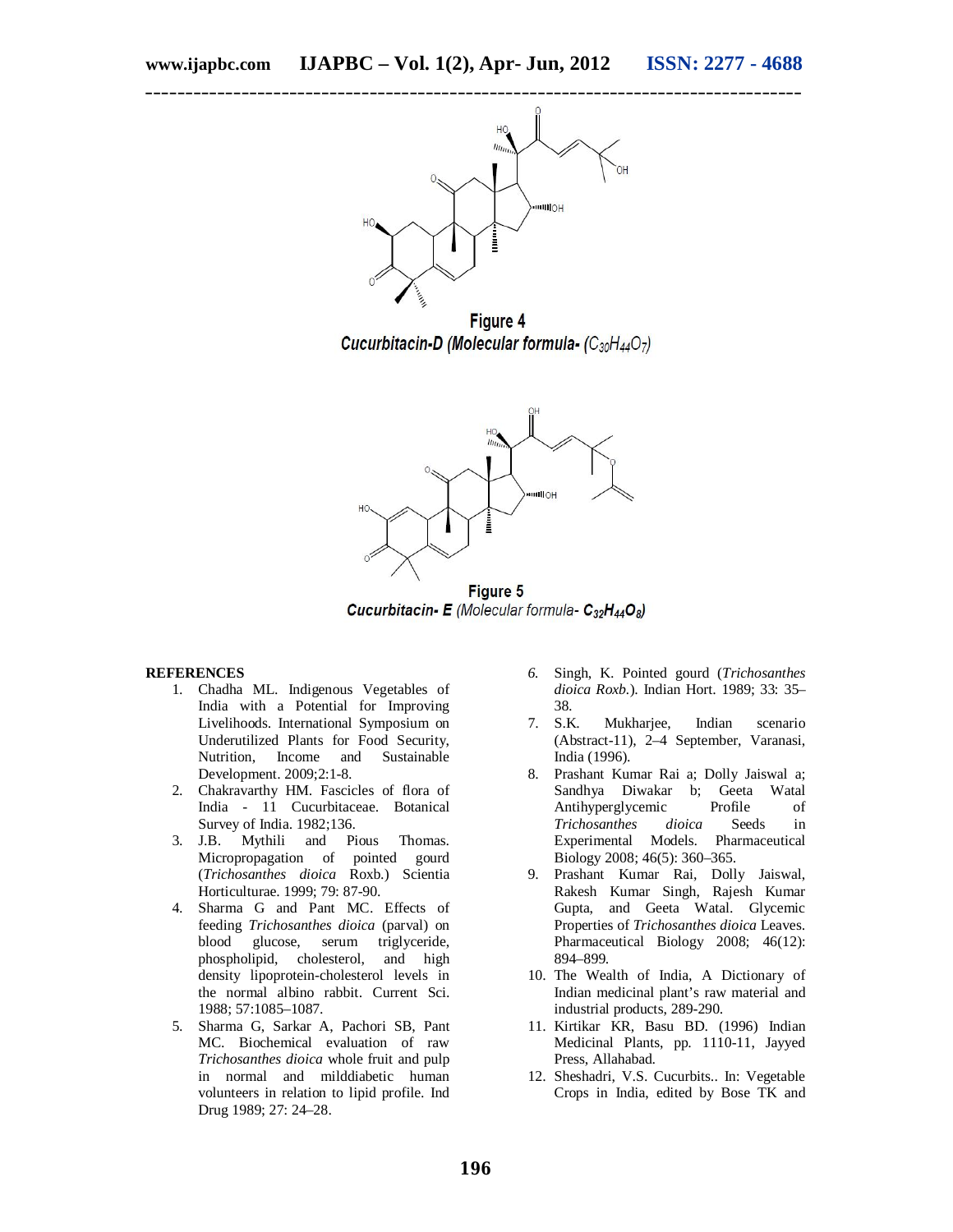Som MG Naya Prokash, Calcutta, India; 1990.

- 13. Som, MG, T.K. Maity, and P. Hazra. Pointed Gourd. in Genetic Improvement of Vegetable Crops edited by Kalloo G and Berg BO, Pergamon Press, Oxford, UK; 1993.
- 14. Singh BP and Wayne F. Whitehead Pointed gourd: Potential for temperate climates. J. Janick, 1999; 118: 27-35.
- 15. Maurya S, Standardization of male plant population in pointed gourd. Ann. Agr. Sci., 1985; 30: 1405–1411.
- 16. Chopra RN, Nayar SL, Chopra IC, Glossary of Indian Medicinal plants, CSIR, New Delhi, 2002, pp.340.
- 17. Kongton S, Chemical study of bioactive constituents from *Trichosanthes cucumerina* root and fruit juice, Mahidol University, 2003; 80-85.
- 18. Ali N, Mohammed Sultan, Kenoth R, Swamy MJ, Purification, physicochemical characterization, saccharide specificity, and chemical modification of a Gal/GalNAc specific lectin from the seeds of *Trichosanthes dioica.* Archives of Biochemistry and Biophysics, 2004; 432: 212–221.
- 19. Rai PK, Jaiswal D, Singh RK, Gupta RK, Watal G, Glycemic Properties of *Trichosanthes dioica* leaves. Pharmaceutical biology, 2008; 46(12): 894-899.
- 20. Rai DK, Rai PK, Jaiswal D, Sharma B, Watal G, Effect of water extract of *Trichosanthes dioica* fruits in streptozotocin induced diabetic rats. Indian Journal of Clinical Biochemistry, 2008; 23 (4): 387-390.
- 21. Chandrasekhar B, Mukherjee B, Mukherjee SK, Blood sugar lowering effect of *Trichosanthes dioica* Roxb. in experimental rat models. Int J Cru Drug Res, 1988; 26: 102–106.
- 22. Govind Sherma and M.C. Pant. Influence of alcoholic extract of whole fruit of *Trichosanthes dioica* on blood sugar, serum lipids, lipoproteins and faecal sterols in normal albino rabbits. Indian Journal of Clinical Biochemistry 1992; 7: 53-56.
- 23. Sharmila Banu G, Kumar G, Rajasekara Pandian M. Cholesterol-Lowering Activity of the Aqueous Fruit Extract of *Trichosanthes dioica* Roxb (L.) in Normal and Streptozotocin Diabetic Rats. Journal of Clinical and Diagnostic Research. 2007; 1(6): 561-569.
- 24. Ghaisas MM, Tanwar MB, Ninave PB, Navghare VV, Takawale AR, Zope VS,

Deshpande AD. Hepatoprotective activity of aqueous and ethanolic extract of *Trichosanthes dioica* roxb. in ferrous sulphate-induced liver injury. Pharmacologyonline 2008; 3: 127-135.

- 25. Yogesh Shivhare, Priya Singh and UK Patil. Healing Potential of *Trichosanthes dioica* Roxb on Burn Wounds. Research<br>Journal of Pharmacology and Journal of Pharmacology and Pharmacodynamics 2010; 02(02): 168- 171.
- 26. Singh KP, Singh RH, Clinical investigation of importance of *T. dioica*. Journal of research in ayurveda, siddha, 6(2): 132-140, (1985).
- 27. M. Badrul Alam, M. Sarowar Hossain, N. Sultana Chowdhury, M. Asadujjaman, Ronok Zahan, M. Monirul Islam, M. Ehsanul Haque Mazumder, M. Ekramul Haque and Anwarul Islam; Antioxidant, Anti-inflammatory and Anti-pyretic Activities of *Trichosanthes dioica* Roxb. Fruits. Journal of Pharmacology and Toxicology, 2011; 6: 440-453
- 28. Duh, P.D., Y.Y.Tu and G.C.Yen. antioxidant activity of aqueous extract of Harng Jyur (*chrysanthemum morifolium* Ramat.). Leb ensmittel- Wissenschaft Technol, 1999; 32: 269-277
- 29. Saleha Akter, 2Mohammad Zafar Imam, M. Raquibul Hasan, Mokarram Hossain, Ehsanul Hoque Mazumder and Sohel Rana. Antioxidant, antidiarrhoeal and cytotoxic properties of aerial parts of*Trichosanthes dioica* Roxb, Journal of Food. Nutr, 2011, 1(3): 95-101
- 30. Gaginella, T.S., Stewart J.J., Olson W.A., Bass P. Actions of ricinoleic acid and structurally related fatty acid on the gastro-intestinal tract II. Effects on water and electrolyte absorption in vitro. J. Pharmacol. Exp. Ther., 1975; 195: 355- 361
- 31. Uddin, S.J., Shilpi, J.A., Alam, S.M.S., Alamgir, M., Rahman, M.T., Sarker, S.D. Antidiarrhoeal activity of the methanol extract of the barks of Xylocarpus moluccensis in castor oil- and magnesiumsulphate-induced diarrhoea models in mice. J. Ethnopharmacol., 2005; 101:139–143.
- 32. Galvez, J., Crespo, M.E., Jimenez, J., Suarez, A., Zarzuelo, A. Anti-diarrhoeic activity of quercitrin in mice and rats. J. Pharm. Pharmacol. 1993a; 45: 157-159.
- 33. Galvez, J., Zarzuelo, A., Crespo, M.E., Lorente, M.D., Ocete, M.A., Jimenez, J. Antidiarrhoeic activity of Euphorbia hirta extract and isolation of an active flavonoid